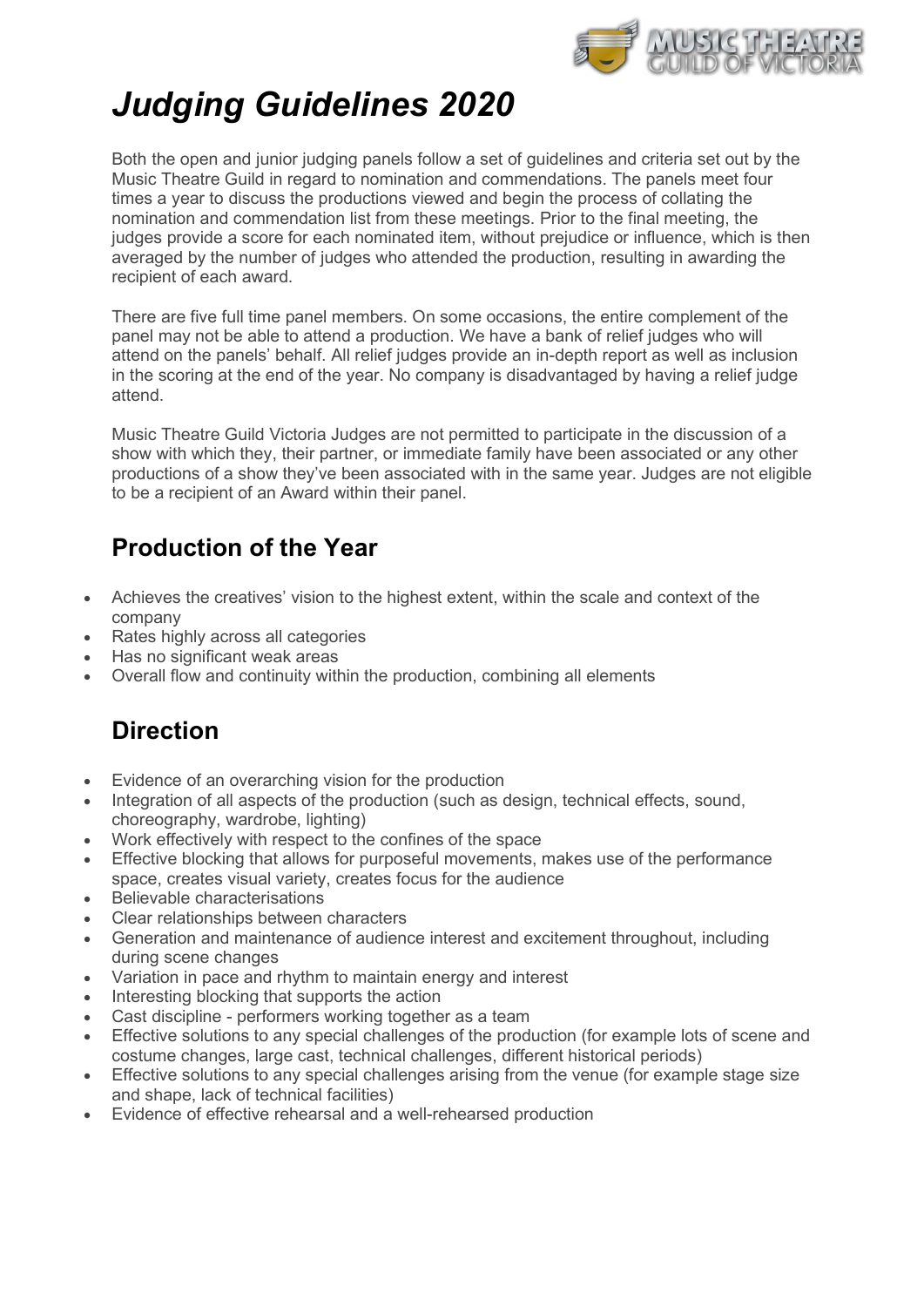## Musical Direction

- An engaging interpretation of all aspects of the music that supports the director's vision for the production
- Style/interpretation of the source material
- Quality of the vocals in terms of quality, accuracy and diction
- Quality, accuracy and sensitivity of the orchestra
- Good balance between orchestra and singers, soloists and chorus, vocal sections, orchestral sections
- Evidence of making the best use of limited resources; for example adapting style to the talents of the singers, rescoring / rearranging orchestral parts

## **Choreography**

- Originality
- Supports the director and musical directors vision, so that all elements of movement and dance work as part of the larger picture
- Suits the style of the music and matches the genre or period
- Suits the abilities of the performers and caters effectively for different skill levels
- Variety across musical numbers
- Variety within routines, for example using different rhythms, spacing, intensity, climaxes
- Overcomes any special challenges, for example limitations of stage space, costumes
- Creative use of performance space
- Evidence of effective, well-rehearsed techniques

## **Settings**

- Aesthetic appeal
- Supports the director's vision for the production
- Complements other elements of the production such as lights, costumes, props, choreography
- Suggests the style and tone of the production and creates mood and atmosphere appropriate to the production
- Suggests the period and location of the musical
- Offers creative opportunities for movement and grouping of the actors
- Internal balance within the components of the set (for example doors, windows, furniture etc. are in appropriate proportion with each other)
- Appropriate for other aspects of production for example size of cast, size of stage, size of venue
- Authentic to a particular period or location, where appropriate
- Overcomes any problems of the venue (small stage, lack of wing space, low ceiling, problems with sight lines etc)
- Overcomes any special challenges of the production (for example lots of scene changes, large cast, technical challenges, orchestra on stage, etc)
- Well-constructed, with good quality painting and decoration, and attention to detail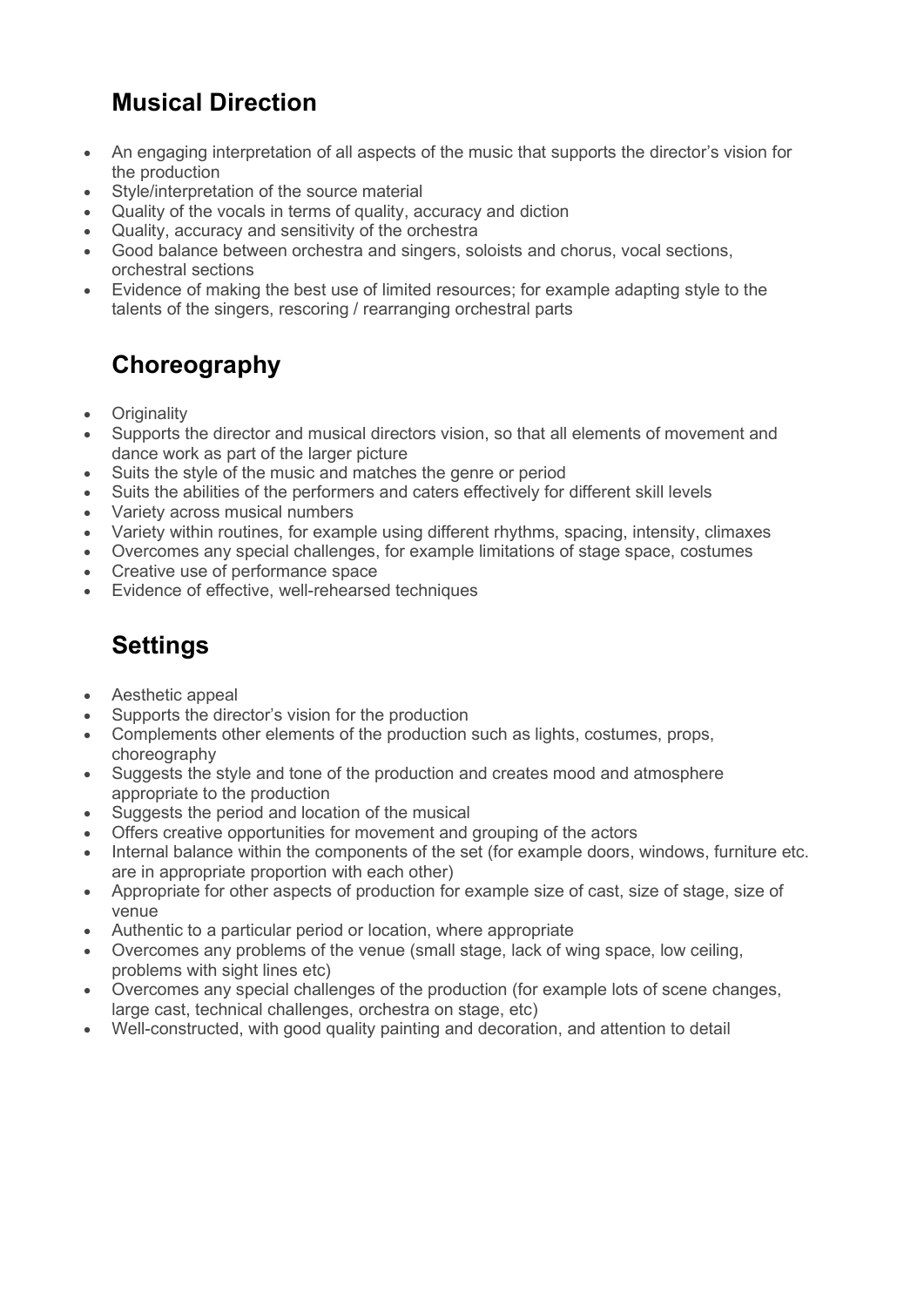## Costumes

- Aesthetic appeal
- Supports the director's vision for the production
- Complements other elements of the production such as set design, lights, choreography
- Reinforces the style and tone of the production and helps create the mood and atmosphere appropriate to the production
- Suggests the period and location of the musical
- Supports performers' characterisations
- Distinguishes between major and minor characters
- Suggests relationships between characters and groups of characters
- Suggests changes in character development and age
- Authentic to the period and location of the musical, where appropriate
- Good use of colour with appropriate balance between colours and use of contrasting colours for effect
- Effective use of textures
- Appropriate for different body sizes
- Overcomes any special challenges of the production (for example lots of costume changes, large cast, lots of movement)
- Allows free movement, especially for dancers

## Lighting

- Visual impact
- Supports the director's vision for the production
- Complements other elements of the production such as set, costumes, technical effects, sound
- Reinforces the style and tone of the production and helps create the mood and atmosphere appropriate to the production
- Indicates time of day and location
- Defines acting areas and provides focus to the action
- Colour balance, appropriate to desired effect
- Even stage coverage with no inappropriate dark patches or over-lit areas
- Realistic representation of on-stage light sources such as on-stage lamps, fireplaces, windows etc
- Realistic special lighting effects such as flickering of fireplaces, daybreak, sunset, lightning
- Smooth and well-rehearsed operation and cues

## Sound

- Audible impact
- Supports the director's vision for the production
- Complements other elements of the production such as technical effects, lighting and mood
- Reinforces the style and tone of the production and helps create the mood and atmosphere appropriate to the production
- Provides sound balance throughout the production between orchestra and cast
- Appropriate use of sound effects to enhance the production, not distract
- Even stage coverage
- Microphones on cue when required
- Removes all frequency and possibility of buzzing, crackling etc
- Use of quality equipment to support above
- Smooth and well-rehearsed operation and cues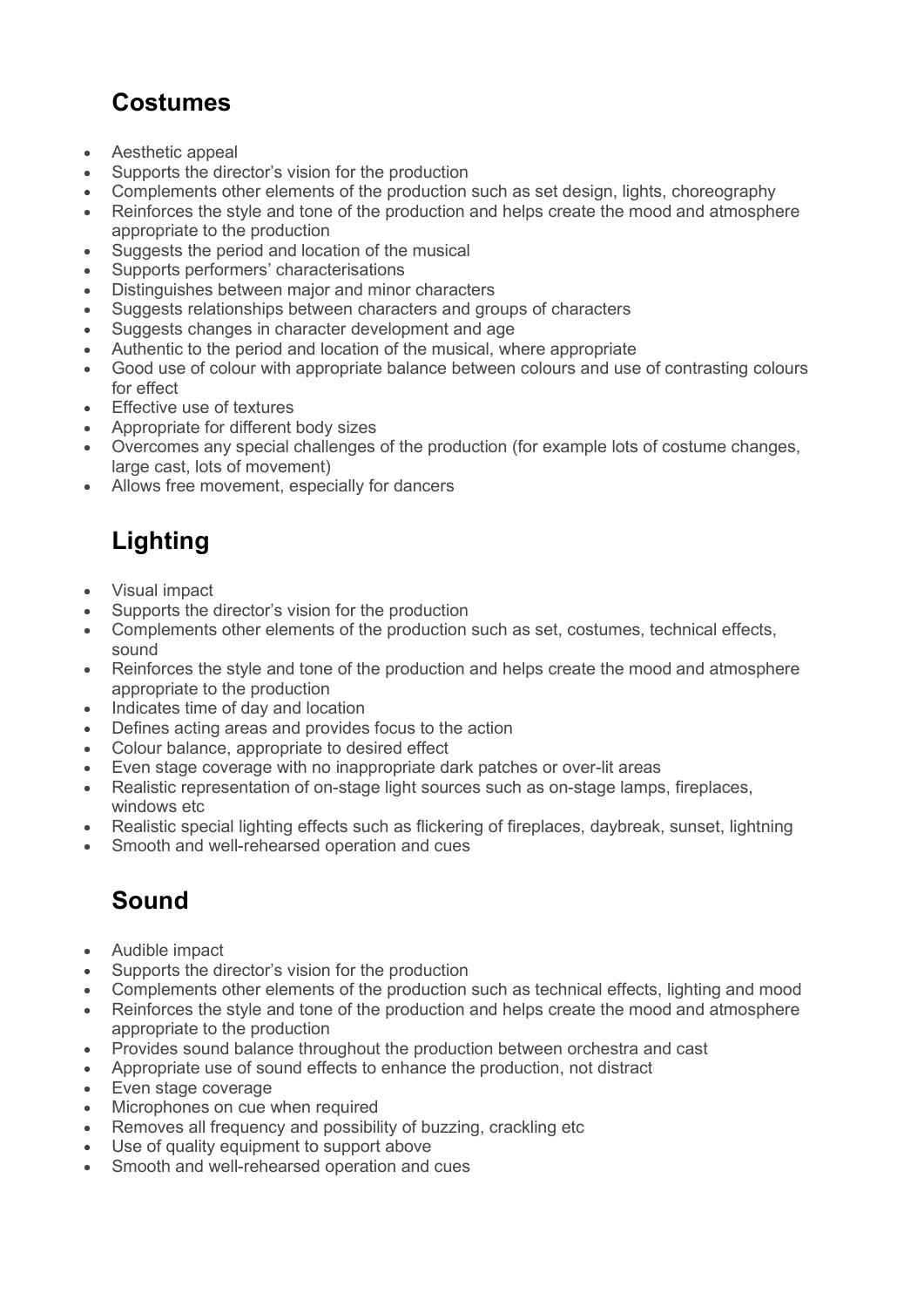## Technical Achievement

Can refer to multimedia, sound design, pyrotechnics, special effects and props. The use of advanced technology is also considered in this section and that all technical elements of the production are well rehearsed and align.

- Supports the director's vision for the production
- Innovative
- Audience impact
- Complements other elements of the production such as set and lights
- Reinforces the style and tone of the production and helps create the mood and atmosphere appropriate to the production
- Technically challenging
- Well-rehearsed

#### Male and Female Performers ("Lead", "Supporting", "Junior", "First

#### Performance in a Featured Role" and "Best Performance in a Cameo or Minor Role")

- Ability to create a believable character within a role
- Ability to feel the right emotions within the role, and communicate them to audience
- Communication with, and reaction to other actors
- Ability to hold attention of the audience and other actors
- Ability to sustain a role through an entire performance; to sustain momentum, mood, atmosphere, rhythm and pace.
- Effective use of space and positioning in relation to other actors and the audience
- Effective physical movement, and use of props or set
- Effective vocal technique which supports the characterisation, including projection, articulation, variety, intonation, accents
- Suitability of the voice for the role
- Musicianship
- Vocal quality including tone, accuracy, dynamics, diction, evenness across vocal range
- Ability to 'sell' a song

#### Dancer's Award

- Strong technique
- Ability to showcase the choreographer's intention
- Line, Body and Movement aligned
- Excels in all the dance numbers, whether featured or not
- Ability to feel the right emotions within the role, and communicate them to audience
- Ability to sustain a role through an entire performance
- Effective use of space and positioning